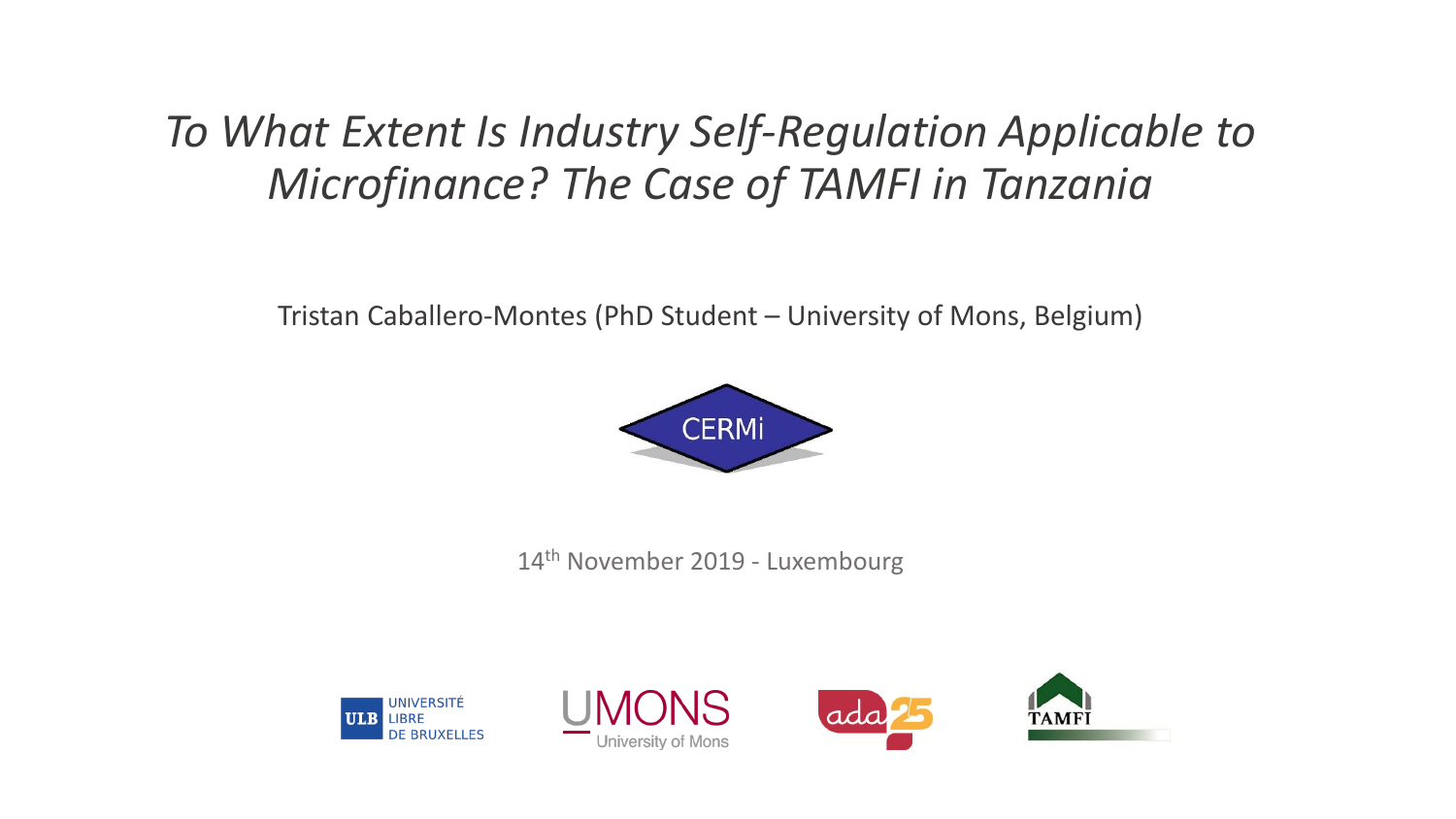# Starting points and research issues

### Microfinance: from high hopes…to critics and debates

(Impact; rates; transparency; competition; governance, client protection; mission drift?;…)

### The « traditional » regulation of microfinance

 $\rightarrow$  Two traditional regulation modes (rules/laws – competition)

### **Observations COLLEGE 2018 Research questions**

To what extent is industry selfregulation applicable to microfinance?

Is it relevant in microfinance?

Which factors to consider?

Contribution to the regulatory framework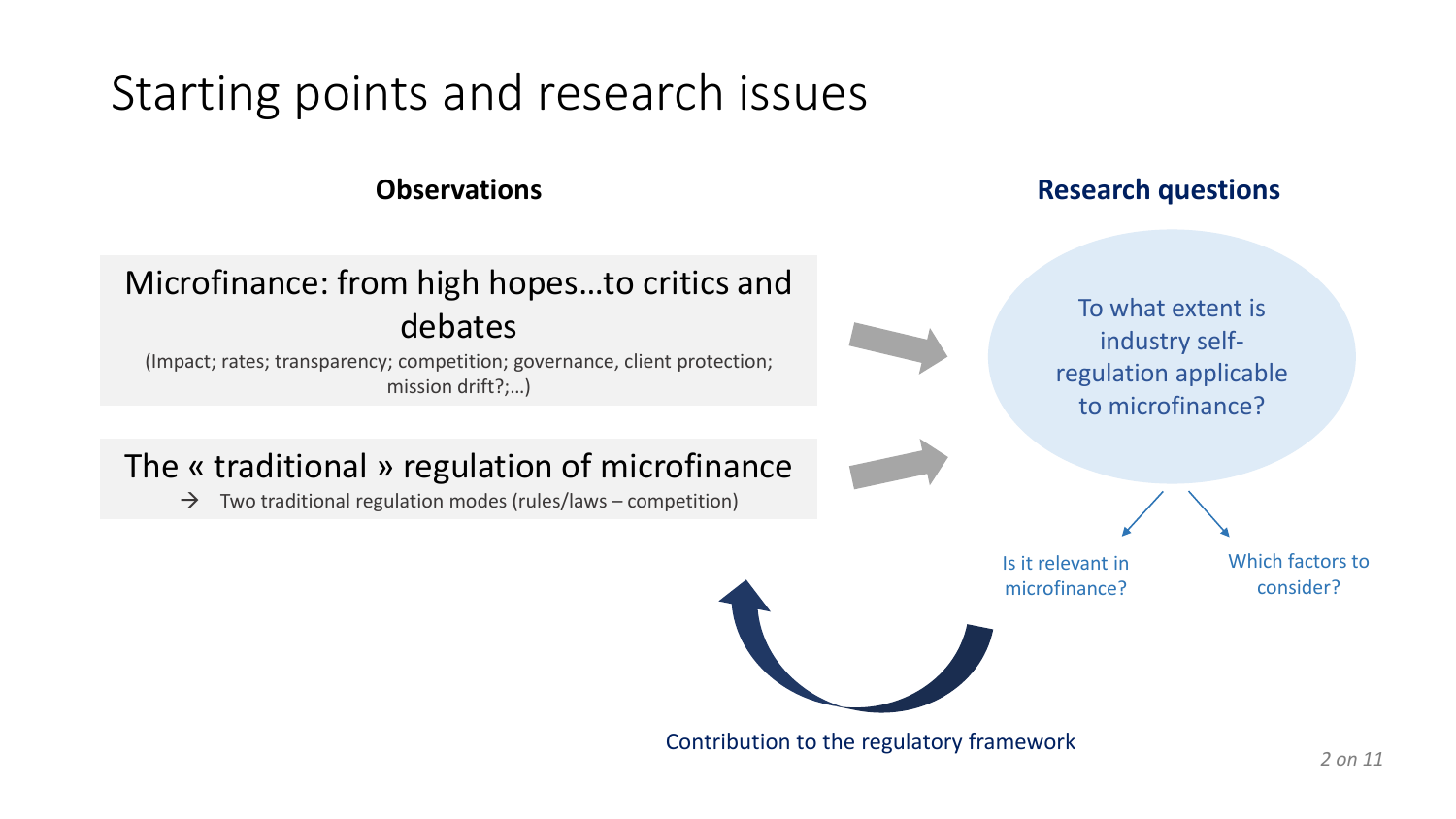# Literature review - A few words about self-regulation

### **Self-regulation in the literature What about microfinance?**

- Different levels
- Industry self-regulation: *« collective action aiming to shape or constrain organizational behaviour through standards and rules of conduct set by an industry-level organization* » (Afonso et al., 2017:923)
- Form of industry self-regulation:  $\rightarrow$  Different combinations in different circumstances
- Main obstacles and how to (partly) face them

- Interesting to consider (together with traditional regulation modes)?
- **MFIs mostly not subject to prudential regulation**
- Weak formal regulation/lack of data
- Double bottom line  $\rightarrow \neq$  banking regulation
- Diversity and # of MFIs
- MFIs associations: significant influence on regulation but very few academic papers on their role in the sector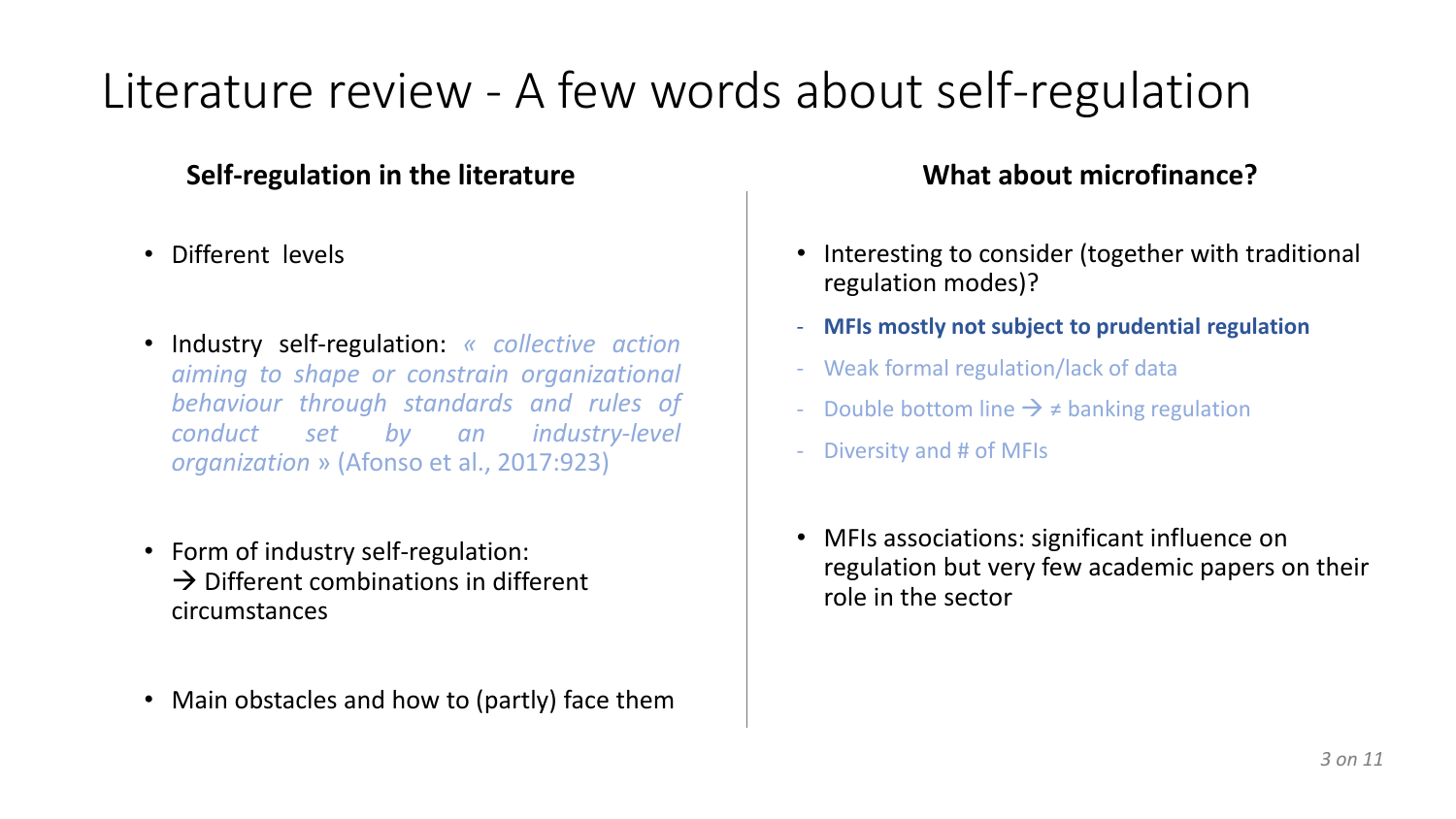# Summary of the literature review

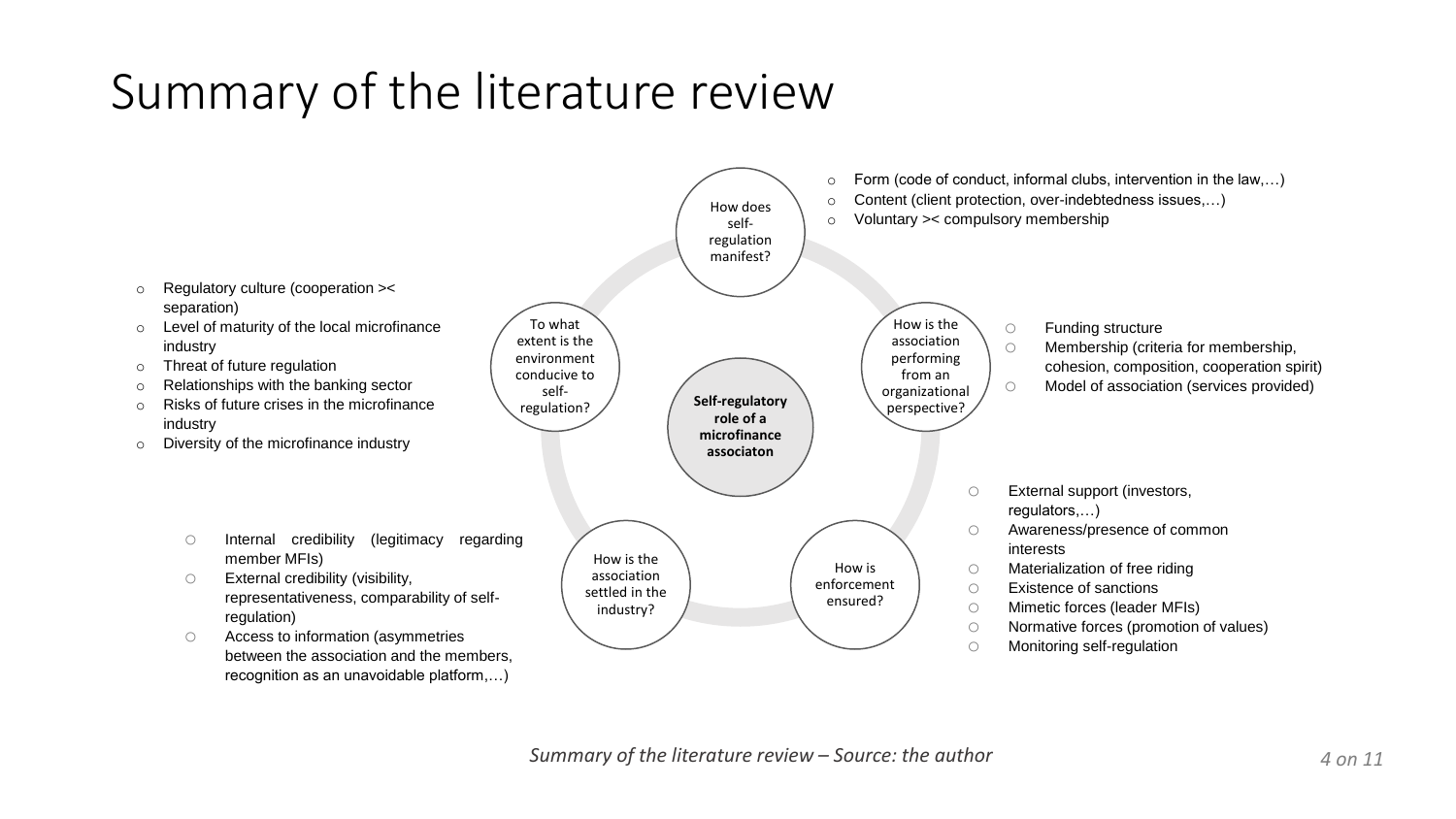## Methodology of the empirical study: an inductive qualitative approach

- **Three-month field work at TAMFI**: Immersion in the life of the association
- Inspired from *Grounded Theory Method*
- **Empirical materials**:
- 17 semi-structured *interviews* (±60'): TAMFI director + 3 board members; 10 CEOs of MFIs; the formal regulator (BOT); 2 investors; 1 partner NGO (SBFIC); 1 local scholar/expert
- *Observations*
- *Internal reports*
- *Public data*
- *Press*

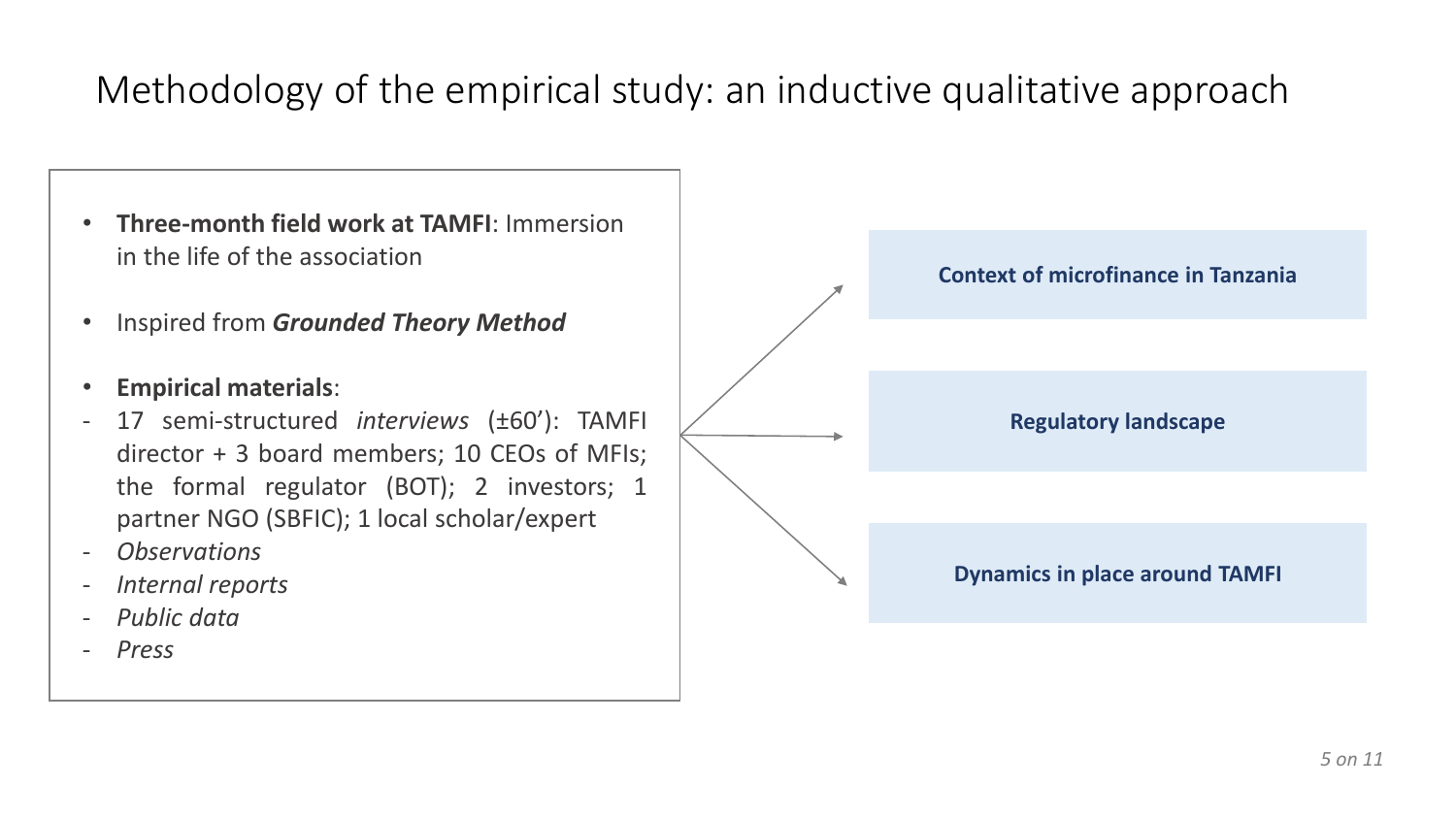



*(Data structure – Source: the author)*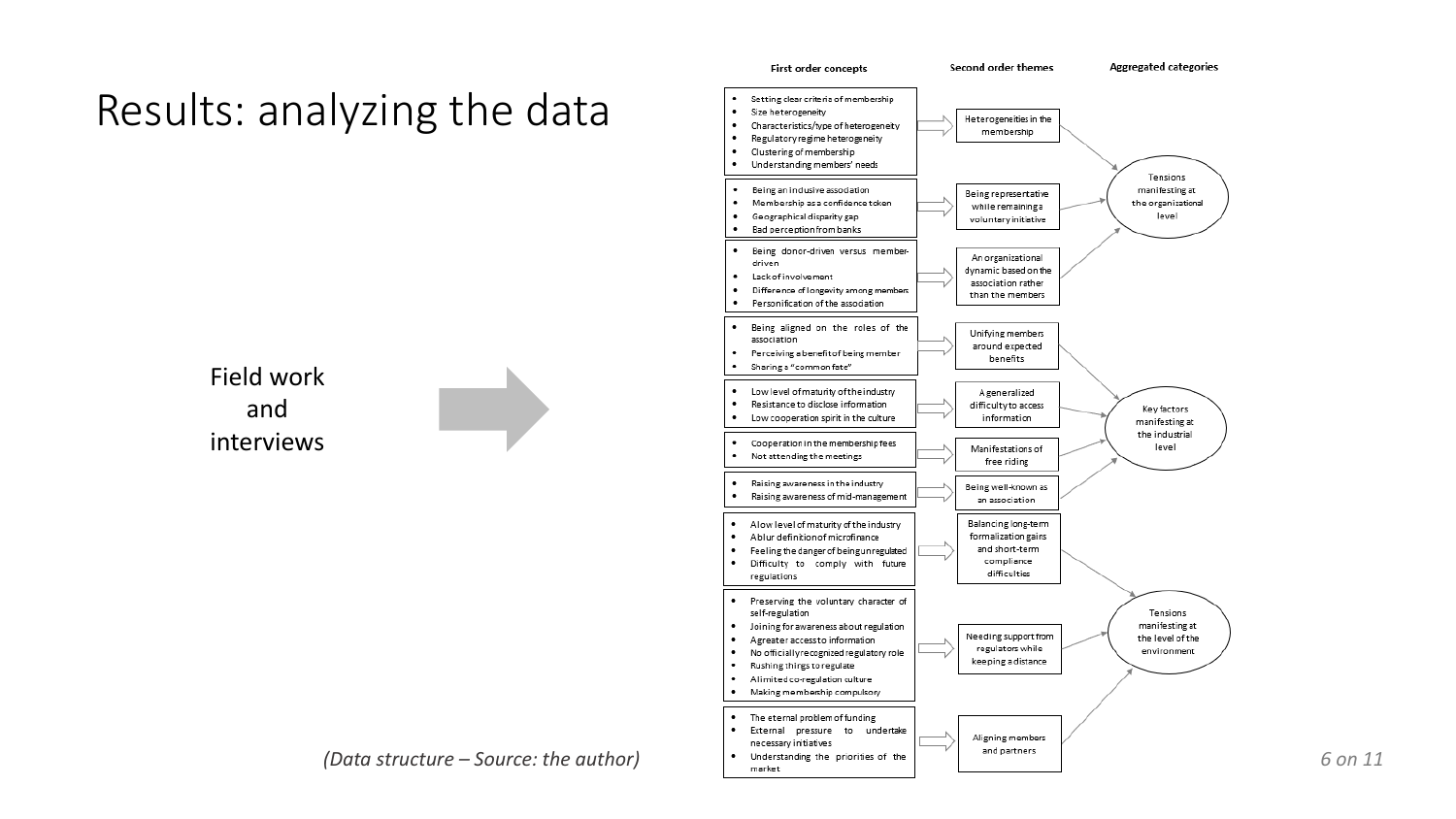# Results: tensions manifesting at the organizational level

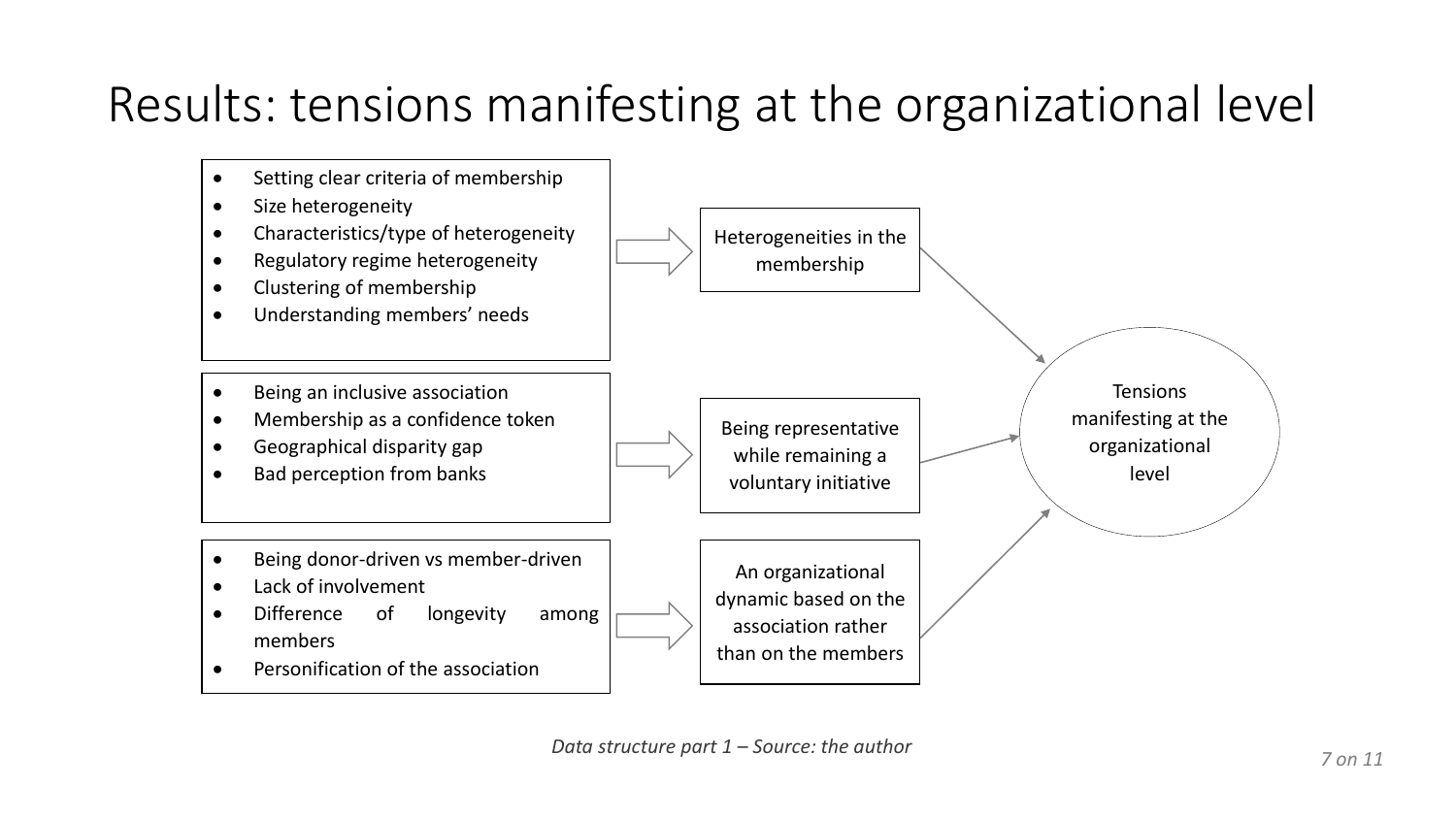# Results: key factors manifesting at the industrial level



*Data structure part 2 – Source: the author*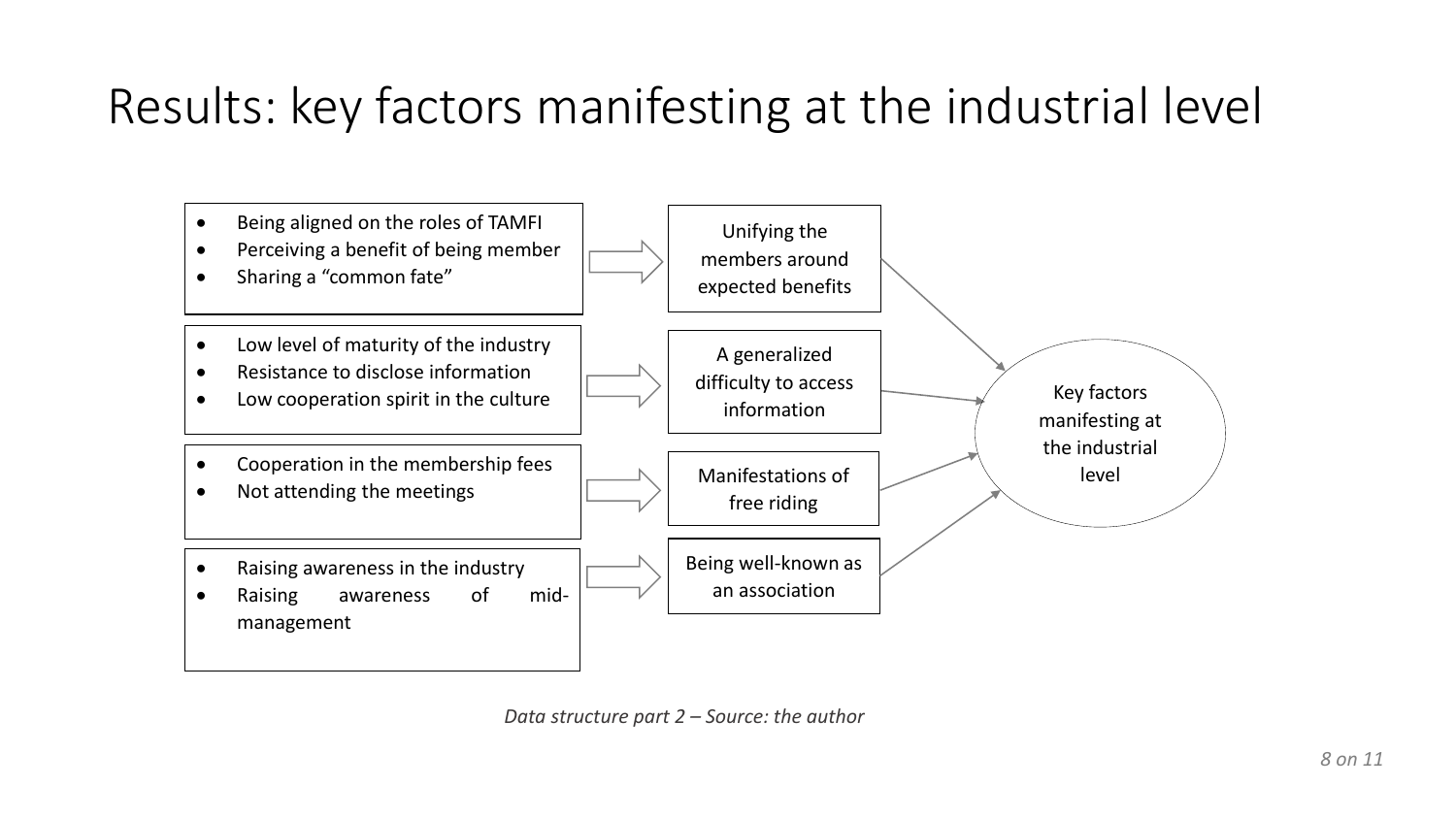# Results: tensions manifesting at the level of the environment

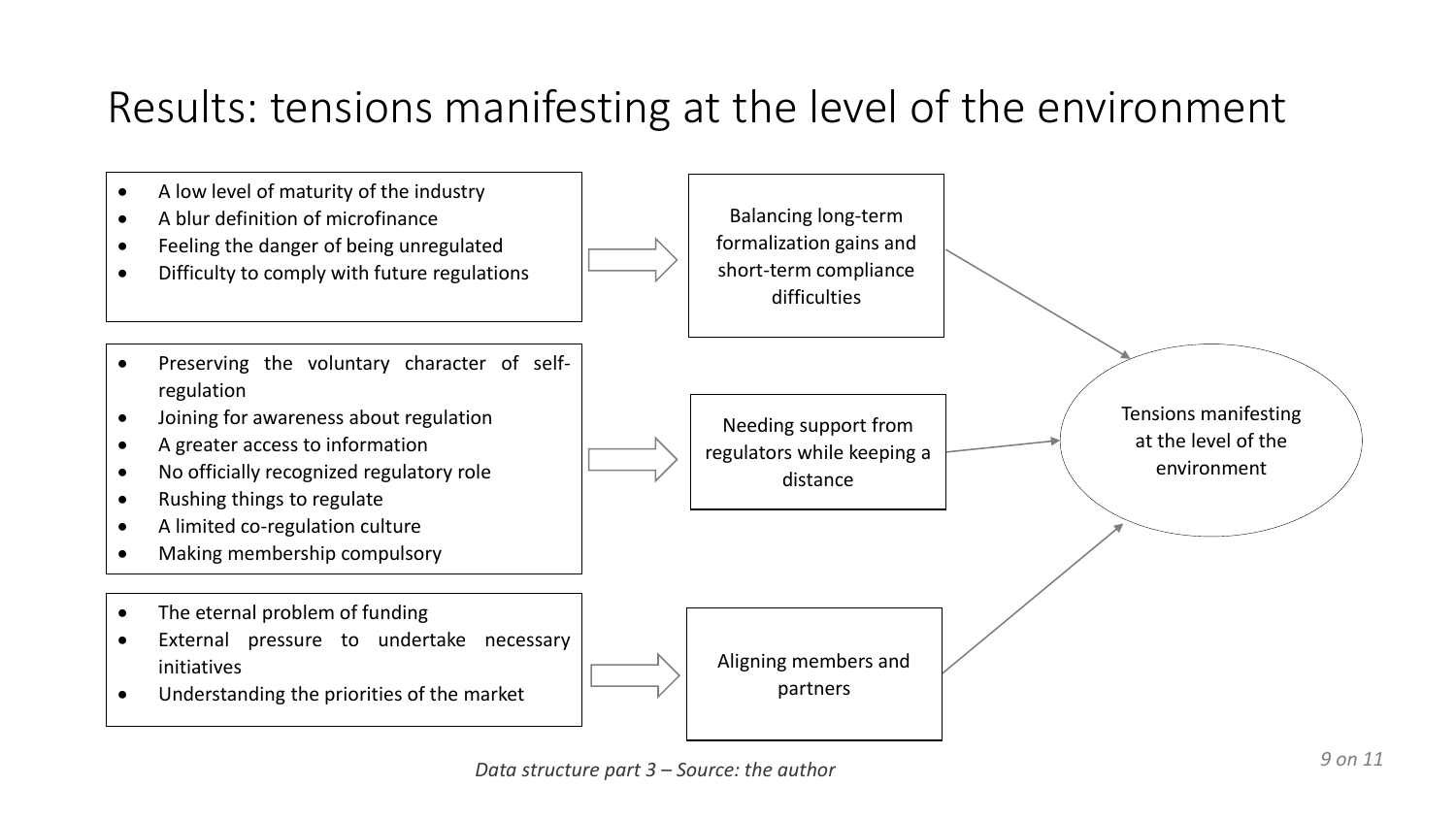## Discussion and conclusion



*Summary of literature review – Source: the author*

**1.** Code of conduct (relatively weak: limited resources) + significant influence on the regulation

**2.** Members are aligned but tensions at the organizational level  $\rightarrow$  free riding; lack of involvement

**3.** Currently no sanction

**4.** Internally: no unanimity among members Externally: potential lack of credibility (mutually reinforcing with point 3)

**5.** Low maturity of the industry

+ Potential gap between the association's and the partners' objectives

+ No official support